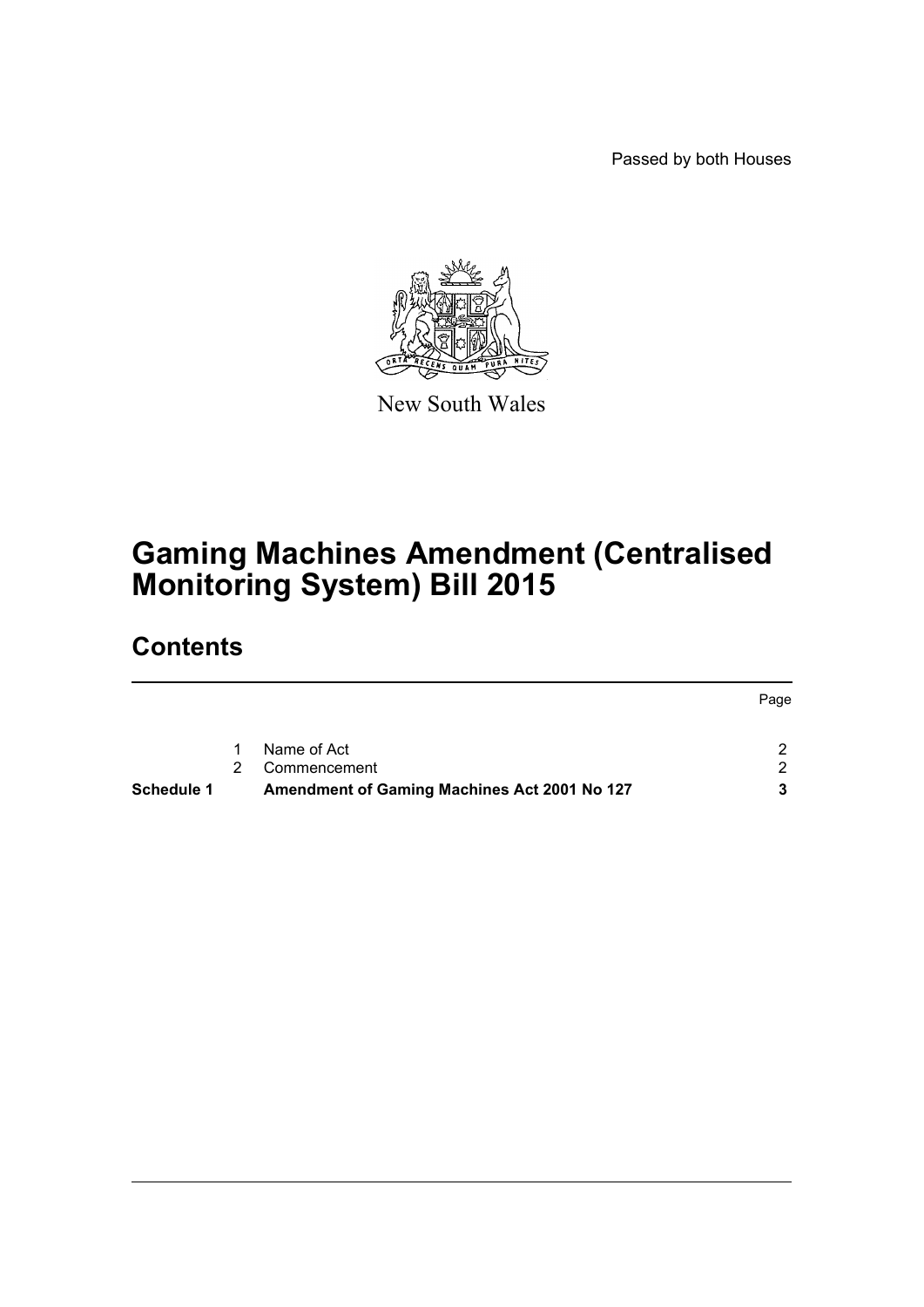*I certify that this public bill, which originated in the Legislative Assembly, has finally passed the Legislative Council and the Legislative Assembly of New South Wales.*

> *Clerk of the Legislative Assembly. Legislative Assembly, Sydney,* , 2015



New South Wales

# **Gaming Machines Amendment (Centralised Monitoring System) Bill 2015**

Act No , 2015

An Act to amend the *Gaming Machines Act 2001* to make further provision with regard to licensing for a centralised monitoring system for gaming machines; and for other purposes.

*I have examined this bill and find it to correspond in all respects with the bill as finally passed by both Houses.*

*Assistant Speaker of the Legislative Assembly.*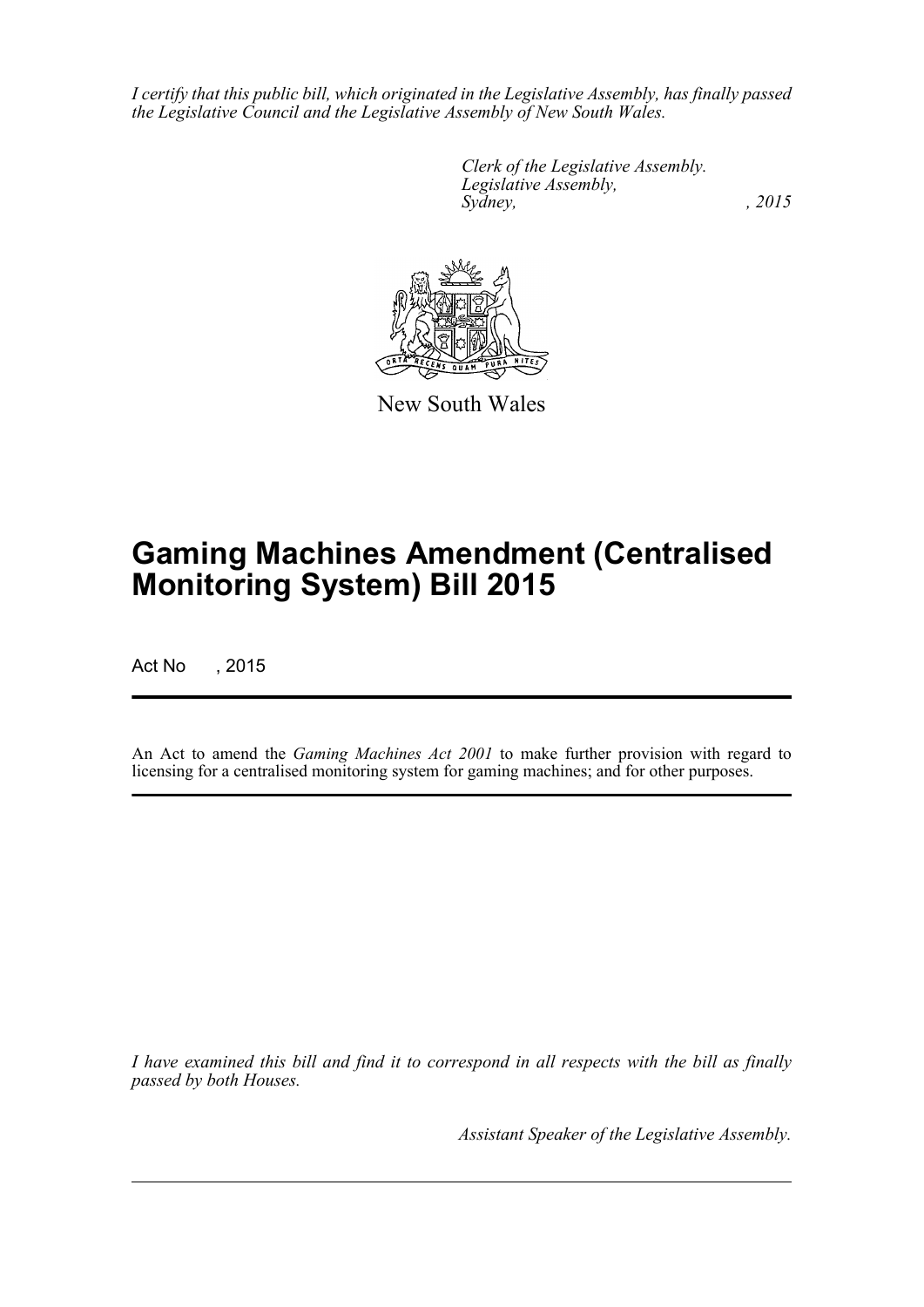# <span id="page-2-0"></span>**The Legislature of New South Wales enacts:**

# **1 Name of Act**

This Act is the *Gaming Machines Amendment (Centralised Monitoring System) Act 2015*.

# <span id="page-2-1"></span>**2 Commencement**

This Act commences on a day or days to be appointed by proclamation.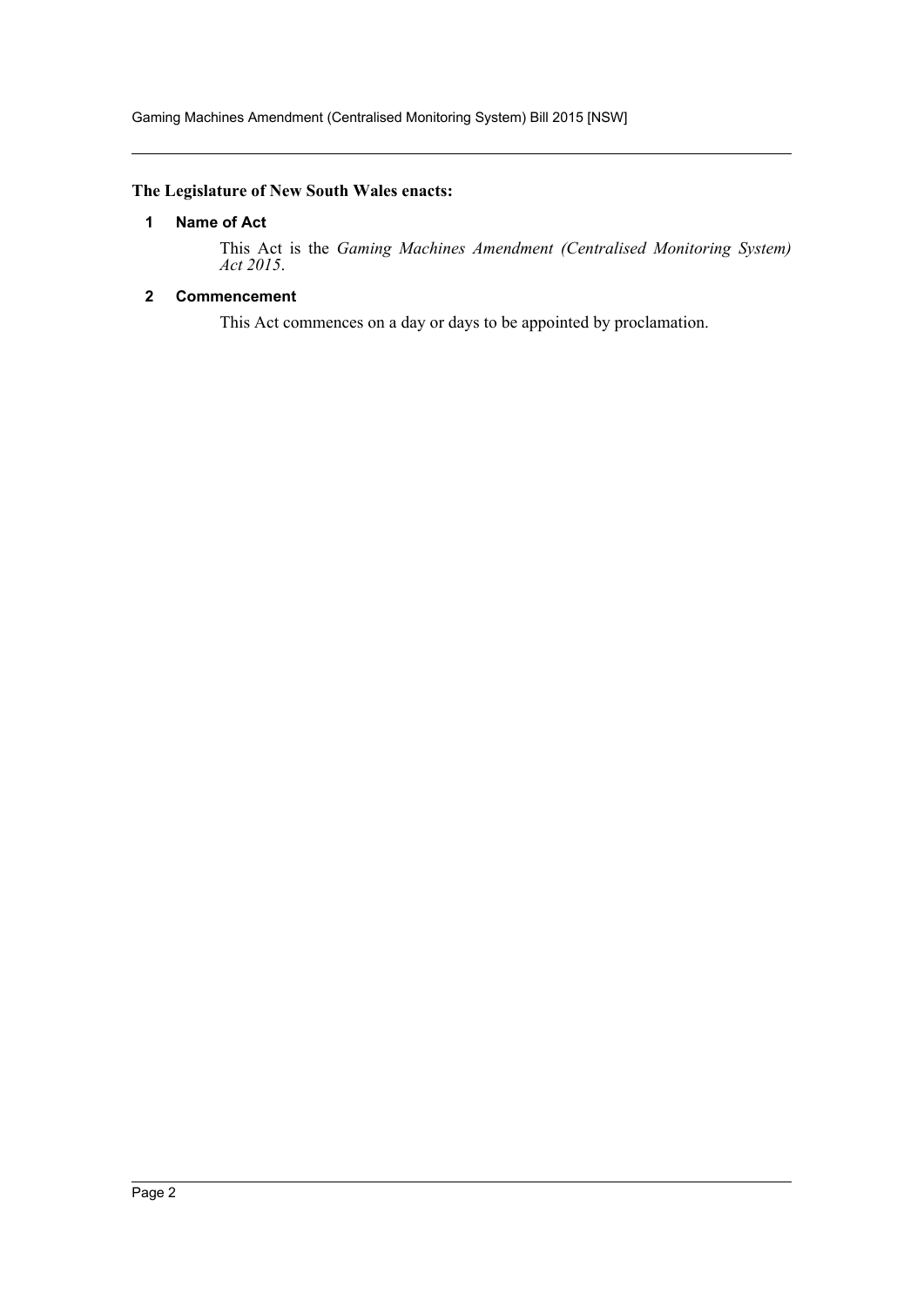# <span id="page-3-0"></span>**Schedule 1 Amendment of Gaming Machines Act 2001 No 127**

# **[1] Section 4 Definitions**

Insert in alphabetical order in section 4 (1):

*approved ancillary CMS service* means an additional service that may be provided by a CMS licensee using CMS infrastructure or CMS information and that is approved by the Minister under section 136D.

*CMS information* means information acquired in the course of the operation of an authorised CMS (including any mandatory ancillary CMS services) and includes data derived from that information, but does not include information acquired in providing an approved ancillary CMS service unless the information is also acquired, or could be acquired, in the course of the operation of the authorised CMS (including any mandatory ancillary CMS services).

*CMS infrastructure* means any hardware (including computers and cables) or software used for the purposes of providing an authorised CMS.

*mandatory ancillary CMS service* means an additional service that a CMS licensee is directed to provide in accordance with section 136C.

### **[2] Section 134 Monitoring fee payable by hoteliers and clubs to CMS licensee**

Omit "from time to time in consultation with the Treasurer, and in consultation with the Independent Pricing and Regulatory Tribunal pursuant to such arrangements as may be entered into under section 9 (1) (b) of the *Independent Pricing and Regulatory Tribunal Act 1992*" from section 134 (3).

Insert instead "in consultation with the Treasurer".

### **[3] Sections 136–136F**

Omit section 136. Insert instead:

### **136 Grant of CMS licence**

- (1) The Minister may, after considering an application under Part 12 for a CMS licence:
	- (a) grant a CMS licence to the applicant, or
	- (b) refuse to grant a licence.
- (2) A CMS licence granted under this section:
	- (a) comes into force on the day on which it is granted or on such later date as may be specified in, or determined in accordance with, the CMS licence, and
	- (b) remains in force for the term specified in the CMS licence unless sooner cancelled or surrendered, and
	- (c) may be granted on the basis that no other CMS licence will be granted during the term of the licence, and
	- (d) is subject to such conditions as may be imposed by or under this Act or the regulations or are specified in the CMS licence.
- (3) A CMS licence granted on the basis referred to in subsection (2) (c) is referred to in this section as an *exclusive CMS licence*.
- (4) The Minister may not grant a CMS licence under this section in relation to any period in which an exclusive CMS licence is in force.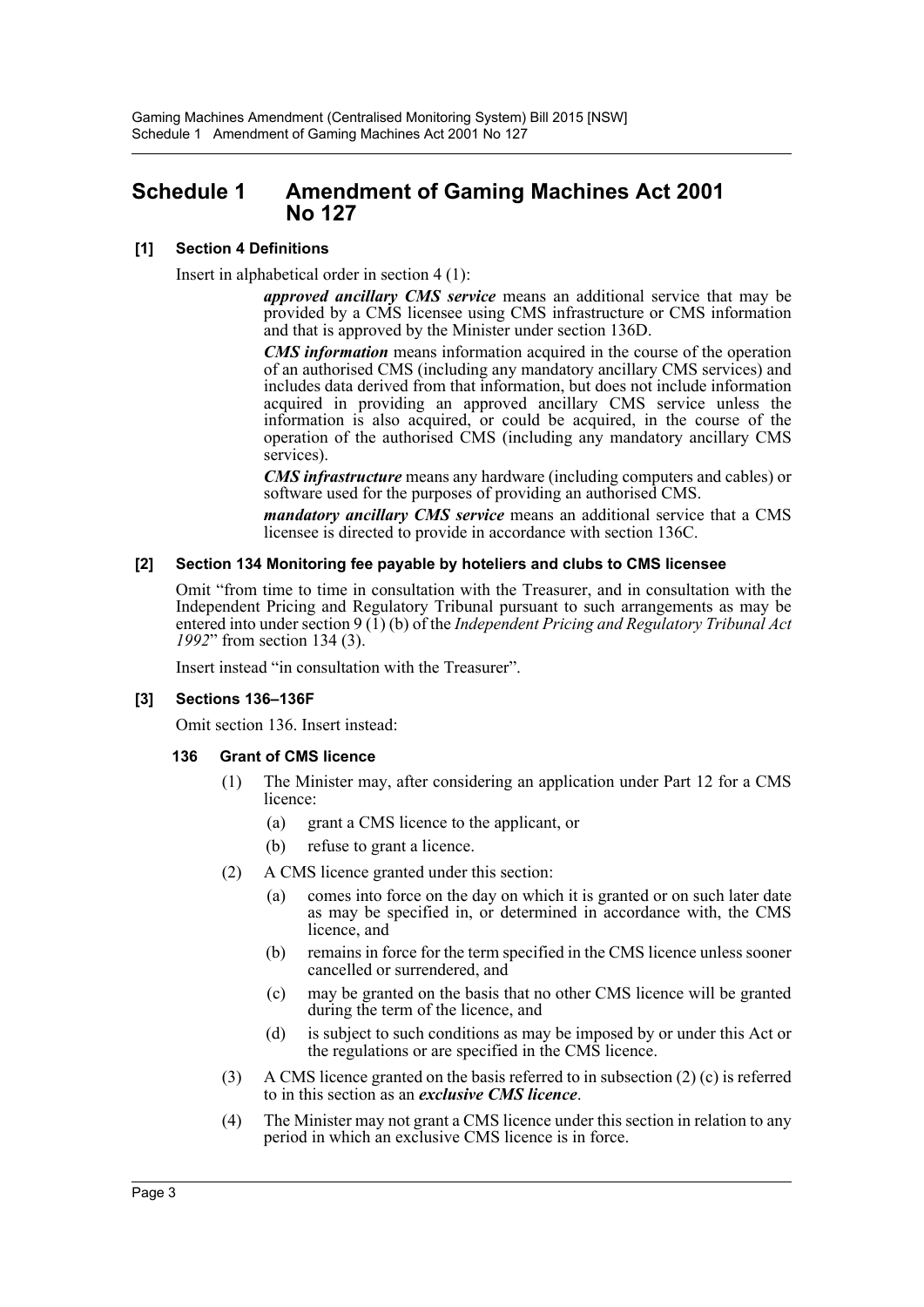- (5) A CMS licence may be granted to 1 person or 2 or more persons jointly.
- (6) Without limiting subsection (2) (a), a CMS licence may provide that the licence comes into force on or after the day on which specified criteria have been satisfied.

# **136A Eligibility for grant of licence**

- (1) The Minister must not grant a CMS licence to an applicant unless the Minister is satisfied that the applicant is a suitable person to be concerned in or associated with the management and operation of a CMS.
- (2) Without limiting the matters that may be considered by the Minister in determining whether an applicant is a suitable person to be concerned in or associated with the management and operation of a CMS, the Minister is to consider whether:
	- (a) the applicant is of good repute, having regard to character, honesty and integrity, and
	- (b) the applicant has a sound and stable financial background, and
	- (c) in the case of an applicant who is not a natural person, the applicant has arranged a satisfactory ownership, trust or corporate structure, and
	- (d) the applicant has, or is able to obtain the services of persons who have, sufficient commercial and technical experience to manage and operate a CMS, and
	- (e) the applicant, or any close associate of the applicant, has any business association with a person, body or association that, in the opinion of the Minister, is not of good repute having regard to character, honesty and integrity or has undesirable or unsatisfactory financial sources, and
	- (f) each director, partner, executive officer, secretary or other executive officer associated or connected with the ownership, administration or management of the business of the applicant that is to be carried on under the authority of the CMS licence is a suitable person in his or her capacity as such.

### **136B General conditions of CMS licence**

Without limiting the conditions to which a CMS licence may be subject, a CMS licence is subject to the following conditions:

- (a) the CMS licensee must manage and operate the authorised CMS in accordance with this Act, the regulations and the CMS licence,
- (b) the CMS licensee must not use CMS infrastructure or CMS information otherwise than in accordance with this Act, the regulations or the CMS licence,
- (c) the CMS licensee must provide any mandatory ancillary CMS services,
- (d) the CMS licensee must not carry out any approved ancillary CMS service otherwise than in accordance with the conditions of the approval,
- (e) the CMS licensee must have policies in place to comply with such information protection principles under the *Privacy and Personal Information Protection Act 1998* (in relation to business operations to be carried out by the applicant pursuant to the CMS licence) as would apply to the licensee if the licensee were a public sector agency under that Act.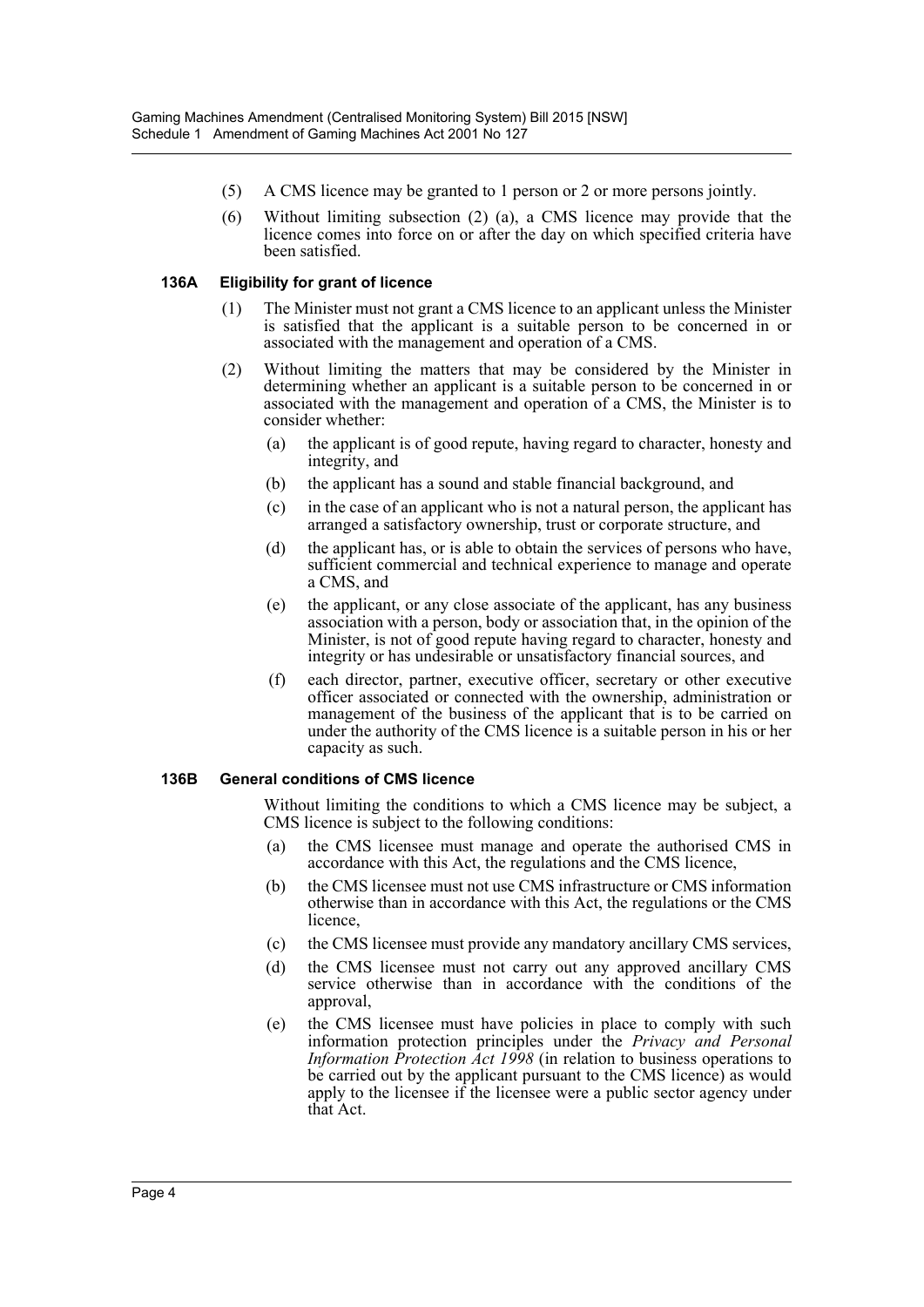# **136C Mandatory ancillary CMS services**

- (1) The Minister may, by notice in writing, direct a CMS licensee to provide additional specified services in relation to the management and operation of the authorised CMS or the use of CMS infrastructure or CMS information.
- (2) The Minister may only give a direction to a CMS licensee under subsection (1) after:
	- (a) providing the licensee with a draft of the proposed direction at least 60 days before giving the direction, and
	- (b) inviting the licensee to provide submissions in relation to the proposed direction, and
	- (c) considering any written submissions provided by the licensee in relation to the proposed direction (within 14 days after providing the proposed direction to the licensee).
- (3) A direction under this section may make provision for or with respect to the following:
	- (a) the terms and conditions applicable to the provision of the mandatory ancillary CMS service,
	- (b) the use of CMS infrastructure or CMS information,
	- (c) the period during which the mandatory ancillary CMS service is to be provided,
	- (d) the payment of fees in relation to the provision of the mandatory ancillary CMS service,
	- (e) the persons to whom the mandatory ancillary CMS service is to be provided,
	- (f) the terms of any agreement between the CMS licensee and any other person in relation to the provision of the mandatory ancillary CMS service,
	- (g) any other matter prescribed by the regulations.
- (4) The Minister may:
	- (a) amend a direction given under this section by giving a subsequent direction in accordance with this section, or
	- (b) revoke a direction given under this section by notice in writing to the CMS licensee.
- (5) In determining whether to give a direction under this section, the Minister may consult with such persons as the Minister thinks fit.

### **136D Approved ancillary CMS services**

- (1) The Minister may, on application by a CMS licensee, approve the provision of additional services by the CMS licensee in relation to the management and operation of an authorised CMS or the use of CMS infrastructure or CMS information.
- (2) If the Minister receives an application under this section, the Minister is to:
	- (a) provide a draft determination to the CMS licensee not more than 60 days after the receipt of the application either rejecting the application or approving the proposed service, and
	- (b) invite the licensee to provide submissions in relation to the draft determination, and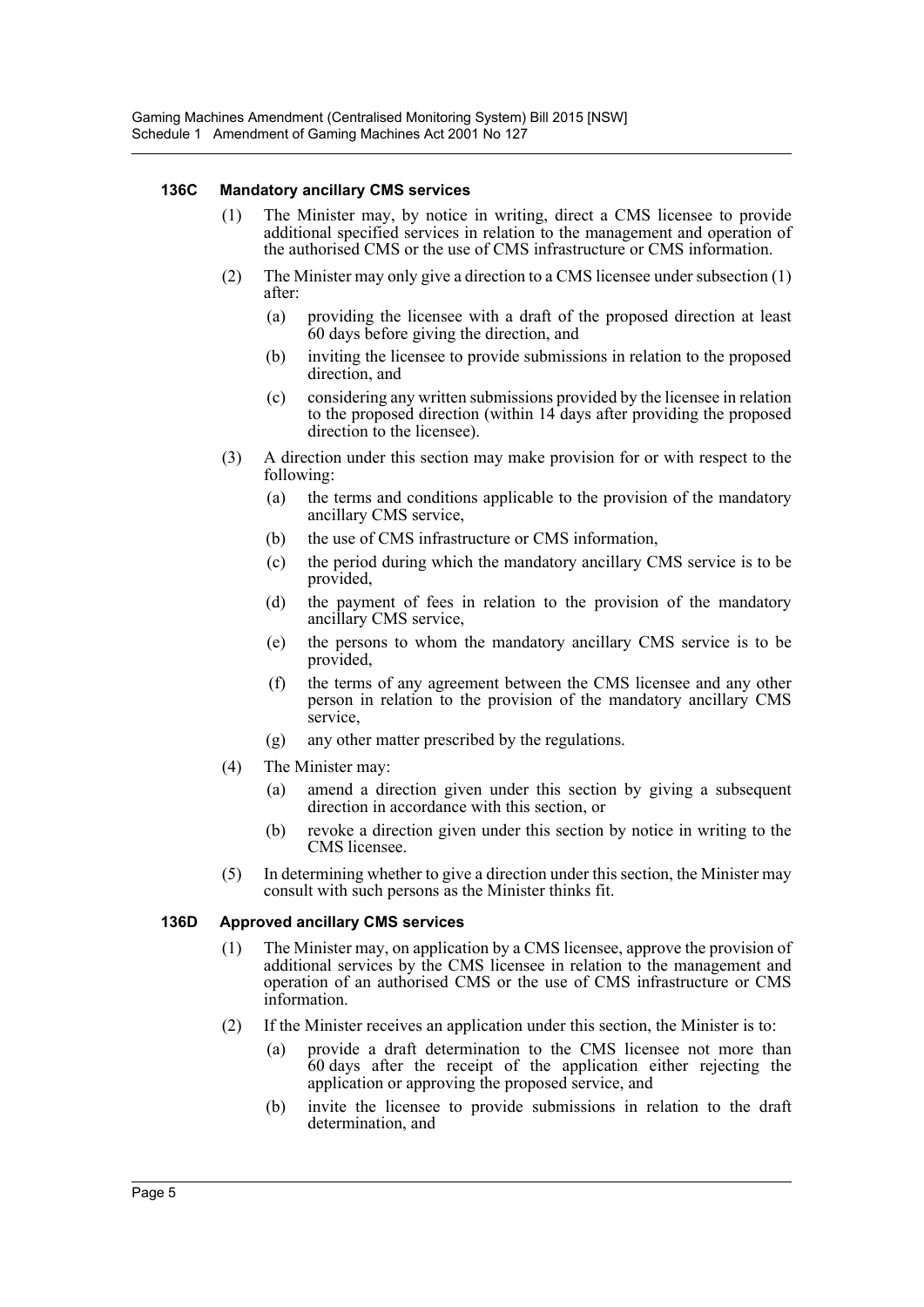- (c) consider any written submissions provided by the licensee in relation to the draft determination (within 14 days after providing the draft determination to the licensee), and
- (d) provide reasons for the draft determination.
- (3) An approval under this section may make provision for or with respect to the following:
	- (a) the terms and conditions applicable to the provision of the approved ancillary CMS service,
	- (b) the use of CMS infrastructure or CMS information,
	- (c) the period that the approved ancillary CMS service may be provided,
	- (d) the payment of fees in relation to the provision of the approved ancillary CMS service,
	- (e) the persons to whom the approved ancillary CMS service may be provided,
	- (f) the terms of any agreement between the CMS licensee and any other person in relation to the provision of the approved ancillary CMS service,
	- (g) any other matter prescribed by the regulations.
- (4) The Minister is, as soon as practicable after approving under this section additional services by the CMS licensee, to cause a copy of the approval:
	- (a) to be published in the Gazette, and
	- (b) to be laid before both Houses of Parliament.
- (5) If the Minister has not made a determination in relation to an application under this section within 60 days after providing the draft determination:
	- (a) the Minister may, by notice to the CMS licensee, extend the time for determining the application by 20 days, and
	- (b) if the Minister does not extend the time under paragraph (a), the Minister is taken to have refused the application.
- (6) A determination of the Minister to grant or refuse an application under this section must include reasons for the determination.
- (7) In determining whether to approve an application under this section, the Minister may:
	- (a) require the CMS licensee to provide further information in relation to the applicant, and
	- (b) consult with such persons as the Minister thinks fit.

### **136E Confidential information relating to CMS licensee**

- (1) A CMS licensee or person applying for a CMS licence may, when providing information to the Minister in connection with a CMS licence, claim that the information is confidential if there are sufficient grounds for such a claim.
- (2) There are sufficient grounds for a claim that information is confidential only if it appears that disclosure of the information:
	- (a) could adversely affect the competitive position of the licensee, applicant or any other person, or
	- (b) would result in the licensee or applicant being in breach of a duty of confidentiality owed to another person.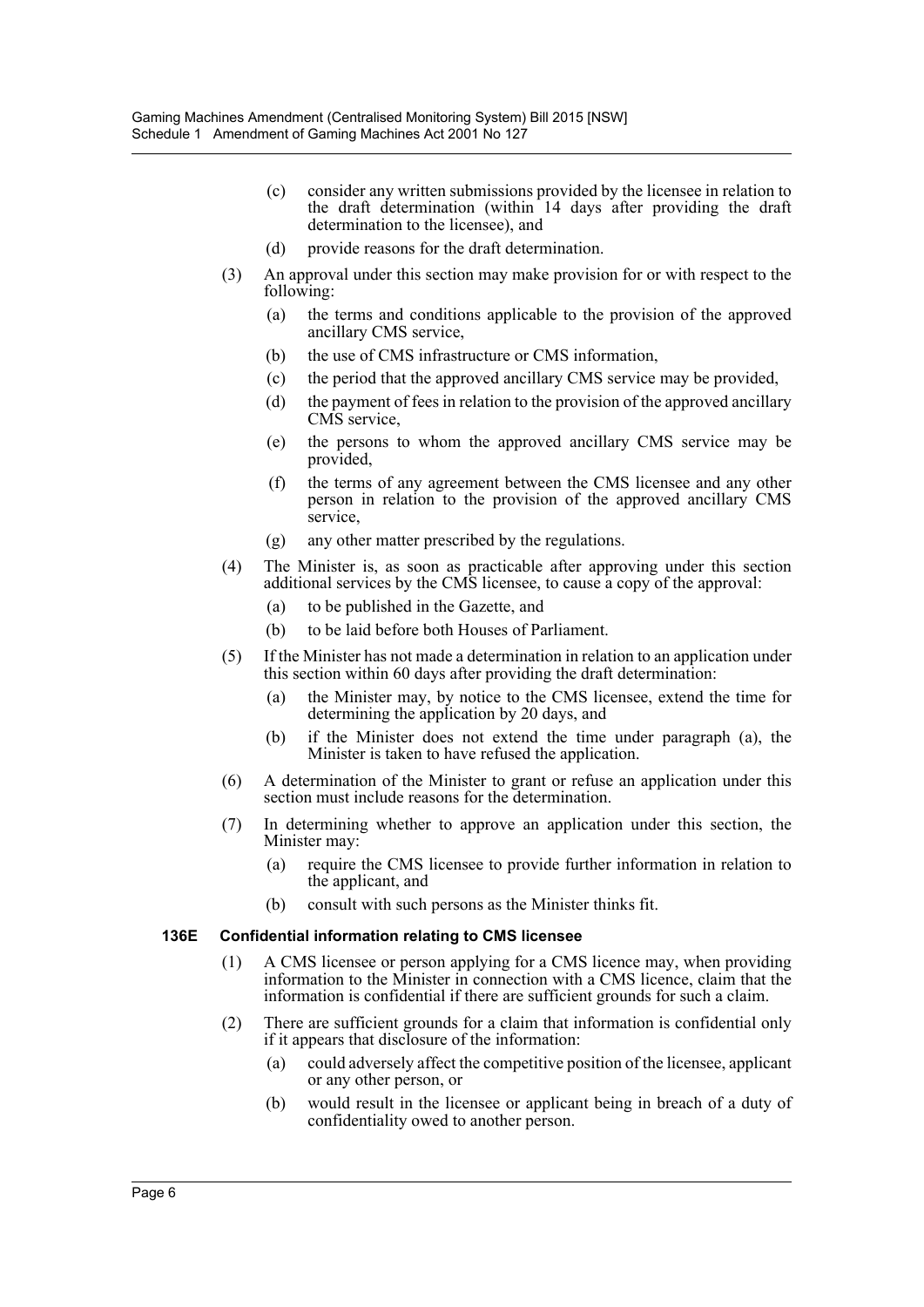- (3) A claim that information is confidential must be accompanied by a detailed statement of the reasons in support of the claim and is not duly made unless accompanied by such a statement.
- (4) The Minister must take all reasonable steps to prevent the disclosure of information that is claimed to be confidential unless the disclosure is authorised by this section.
- (5) The disclosure of information that is claimed to be confidential is authorised if:
	- (a) the disclosure is for the purposes of the administration of this Act to a person engaged in the administration of this Act, or
	- (b) the disclosure is made with the consent of the person who provided the information and (if disclosure could adversely affect the competitive position of another person) that other person, or
	- (c) the disclosure is authorised or required under any other Act or law, or
	- (d) the disclosure is authorised or required by a court, or
	- (e) the disclosure is, in the opinion of the Minister, in the public interest and the Minister is of the opinion that the public benefit in disclosing the information outweighs any detriment that might be suffered by any person as a result of the disclosure.
- (6) This section does not prevent the disclosure of information that is claimed to be confidential if:
	- (a) the Minister is of the opinion that there are insufficient grounds for the claim and the Minister has notified the Minister's opinion to the person who provided the information, or
	- (b) the Minister is of the opinion that the information is CMS information, or
	- (c) the disclosure is made to a person or body prescribed by the regulations.
- (7) A disclosure of information authorised by this section does not constitute a breach of any duty of confidentiality (either by the person making the disclosure or by the CMS licensee).
- (8) In this section, information is provided *in connection with a CMS licence* if the information is provided in connection with any of the following:
	- (a) an application for a CMS licence,
	- (b) activities authorised by a CMS licence,
	- (c) a direction to provide a mandatory ancillary CMS service,
	- (d) an application to provide an approved ancillary CMS service.

### **136F Review of suitability of licensee**

- (1) The Minister may from time to time determine whether, in the opinion of the Minister, a CMS licensee remains a suitable person to be concerned in or associated with the management and operation of a CMS.
- (2) For the purpose of determining whether a person is a suitable person to be concerned in or associated with the management and operation of a CMS, the Minister is to have regard to the same matters to which the Minister is required to have regard in deciding whether an applicant is a suitable person to be granted a CMS licence.
- (3) The Minister may require a CMS licensee to pay to the Minister such reasonable costs as may be incurred by or on behalf of the Minister in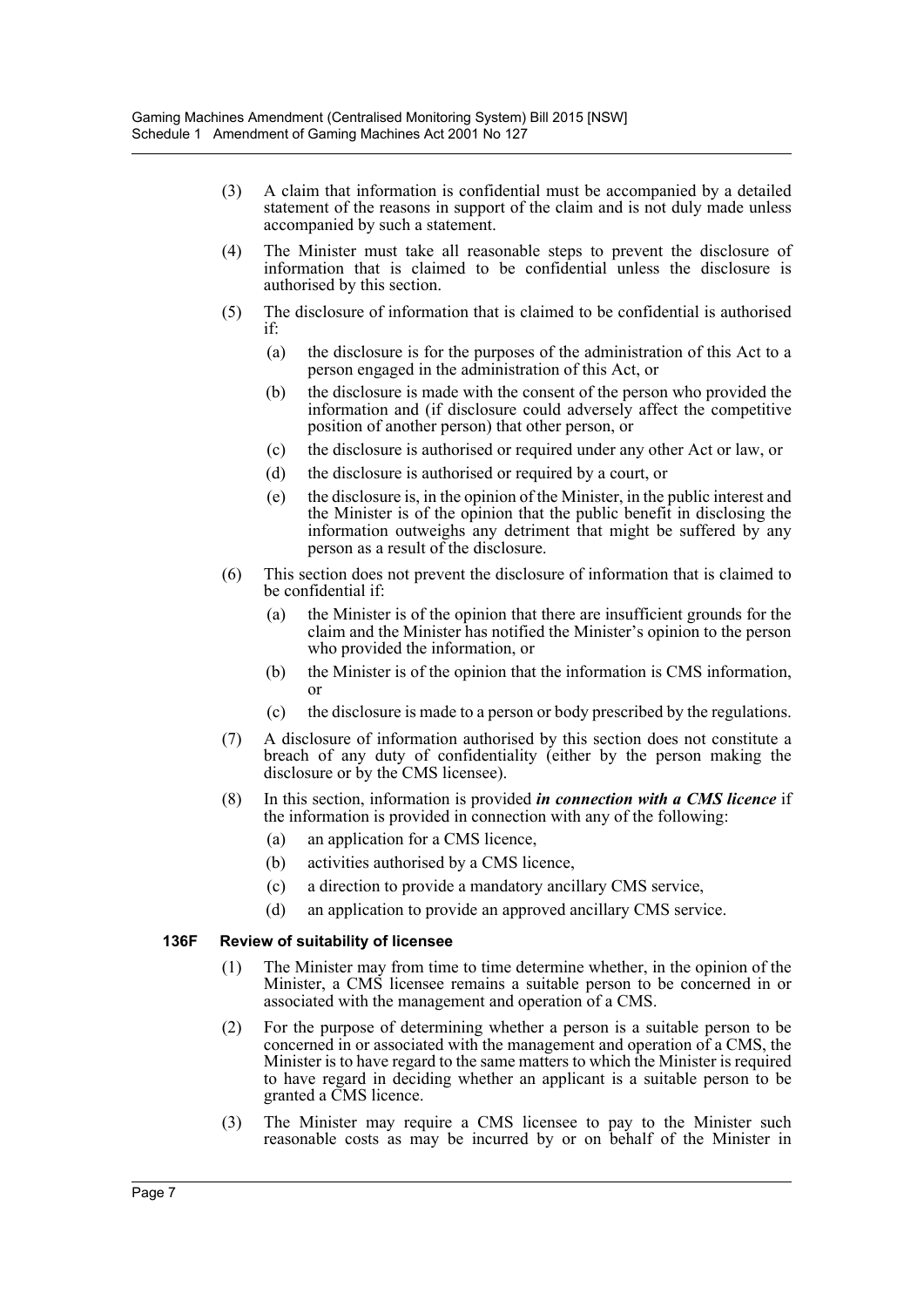conducting any inquiry or investigation for the purposes of a determination under this section.

- (4) It is a condition of a CMS licence that the CMS licensee must:
	- (a) provide such information (including necessary consents to facilitate the provision of information) as the Minister may reasonably request for the purposes of making a determination under this section, and
	- (b) pay the costs that the Minister requires the CMS licensee to pay under this section in connection with any inquiry or investigation conducted for the purposes of making a determination under this section.
- (5) The Minister may recover from a CMS licensee (as a debt due to the Crown) any costs that the Minister has required the CMS licensee to pay under this section.
- (6) The Minister may give a certificate as to the amount of the reasonable costs incurred by or on behalf of the Minister in conducting any inquiry or investigation for the purposes of a determination under this section, and such a certificate is, in any proceedings, evidence of the matter certified.

# **[4] Section 137 Exclusive CMS licence during exclusive licence period**

Omit the section.

# **[5] Section 139**

Omit the section. Insert instead:

# **139 Rights associated with and control of CMS information**

- (1) All rights associated with CMS information are vested in the Crown.
- (2) A CMS licensee must not use or divulge CMS information to any person without the written consent of the Minister or as otherwise authorised in accordance with the CMS licence, this Act or the regulations. Maximum penalty: 100 penalty units.
- (3) A person to whom CMS information is divulged by the CMS licensee must not use or divulge CMS information otherwise than in accordance with this Act, the regulations or any terms or conditions under which the information was provided to the person. Maximum penalty: 50 penalty units.
- (4) If a person who is in possession of CMS information divulges that information to another person, the information provided to that other person is subject to:
	- (a) the same terms and conditions to which the person divulging the information was subject, and
	- (b) such additional terms and conditions as may be imposed by the person divulging the information.
- (5) Despite subsection (2), a CMS licensee may, during the term of the CMS licence, use CMS information for the purposes of the operation and management of the authorised CMS.

# **[6] Section 170 No proprietary interest in licences**

Omit "137 (4)," from section 170 (2).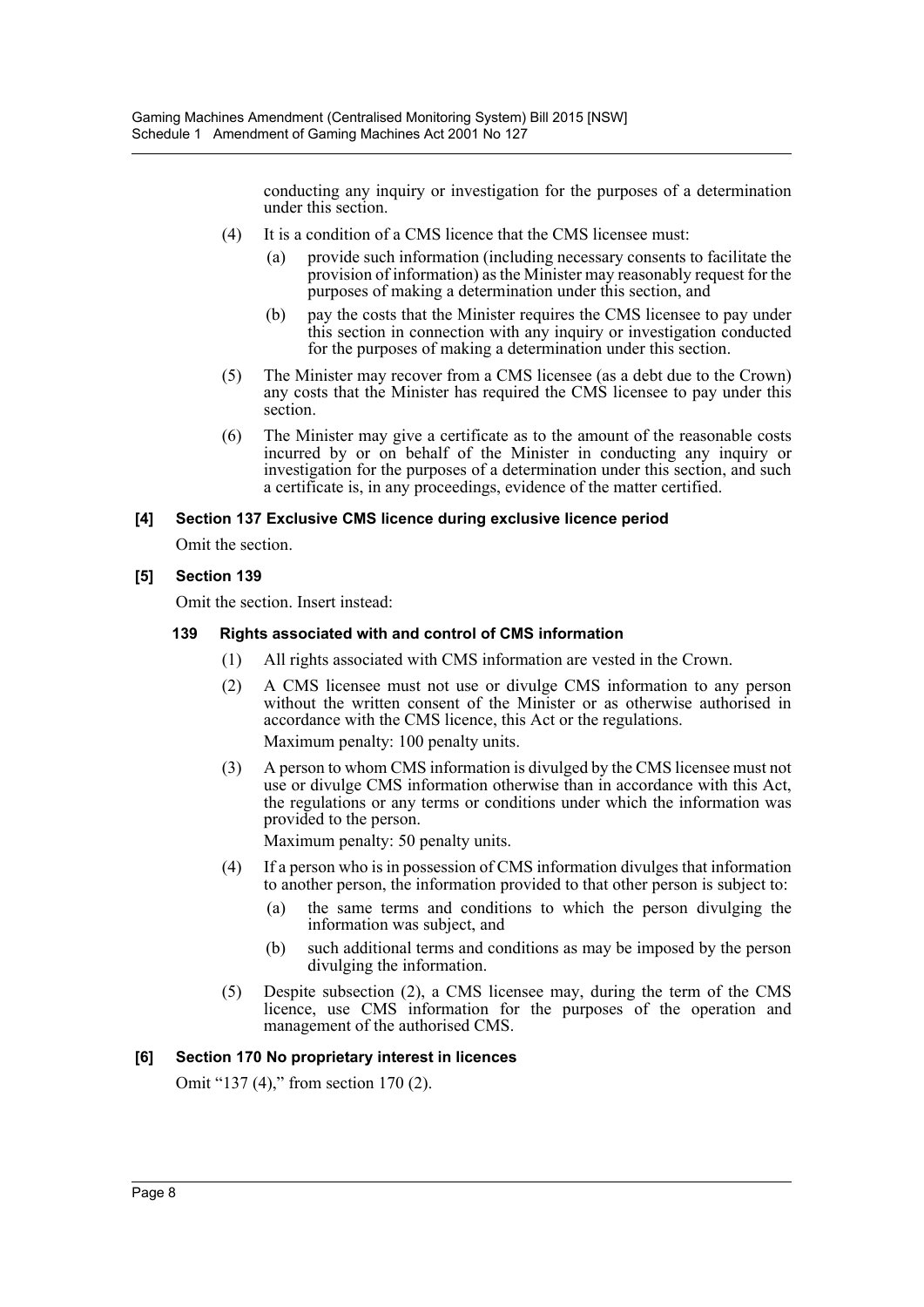# **[7] Section 172 Disciplinary action against licensees**

Insert after paragraph (b) of the definition of *disciplinary action* in section 172 (1):

(b1) in the case of a CMS licence—the imposition on the licensee of a monetary penalty (not exceeding the amount prescribed by the regulations) and, in the case of a continuing contravention, a further penalty (not exceeding the amount prescribed by the regulations) for each day the contravention continues,

# **[8] Section 172 (2) (c1) and (c2)**

Insert after section 172 (2) (c):

- (c1) in the case of a CMS licensee—ceases to be a suitable person to be concerned in or associated with the management and operation of a CMS, or
- (c2) in the case of a CMS licensee who holds a CMS licence that is not in force:
	- (i) is, in the opinion of the Minister, unlikely to satisfy any criteria for the licence to come into force within a reasonable time, or
	- (ii) fails to comply with any arrangements made for the payment of the amount payable as consideration for the grant of a CMS licence under section 168, or

### **[9] Section 172 (2)**

Insert at the end of the subsection:

**Note.** Section 174A provides for the cancellation of a CMS licence in extraordinary circumstances without giving the licensee an opportunity to show cause why disciplinary action should not be taken against the licensee.

### **[10] Section 172 (2A)**

Insert after section 172 (2):

(2A) Despite subsection (2), the Minister may serve a letter of reprimand on a CMS licensee on any of the grounds referred to in that subsection without giving the licensee an opportunity to show cause why that action should not be taken against the licensee.

### **[11] Section 172 (4)**

Omit "either".

### **[12] Section 172 (4) (b)**

Omit "as an alternative to taking that disciplinary action,".

# **[13] Section 172 (4) (c)**

Insert at the end of section 172 (4) (b):

, or

(c) in the case of a CMS licensee, take both that disciplinary action and action under section 173.

# **[14] Section 173 Rectification orders**

Insert after section 173 (2):

(3) The Minister may direct a CMS licensee to take specified action within a specified time to rectify the matter that constitutes the basis for taking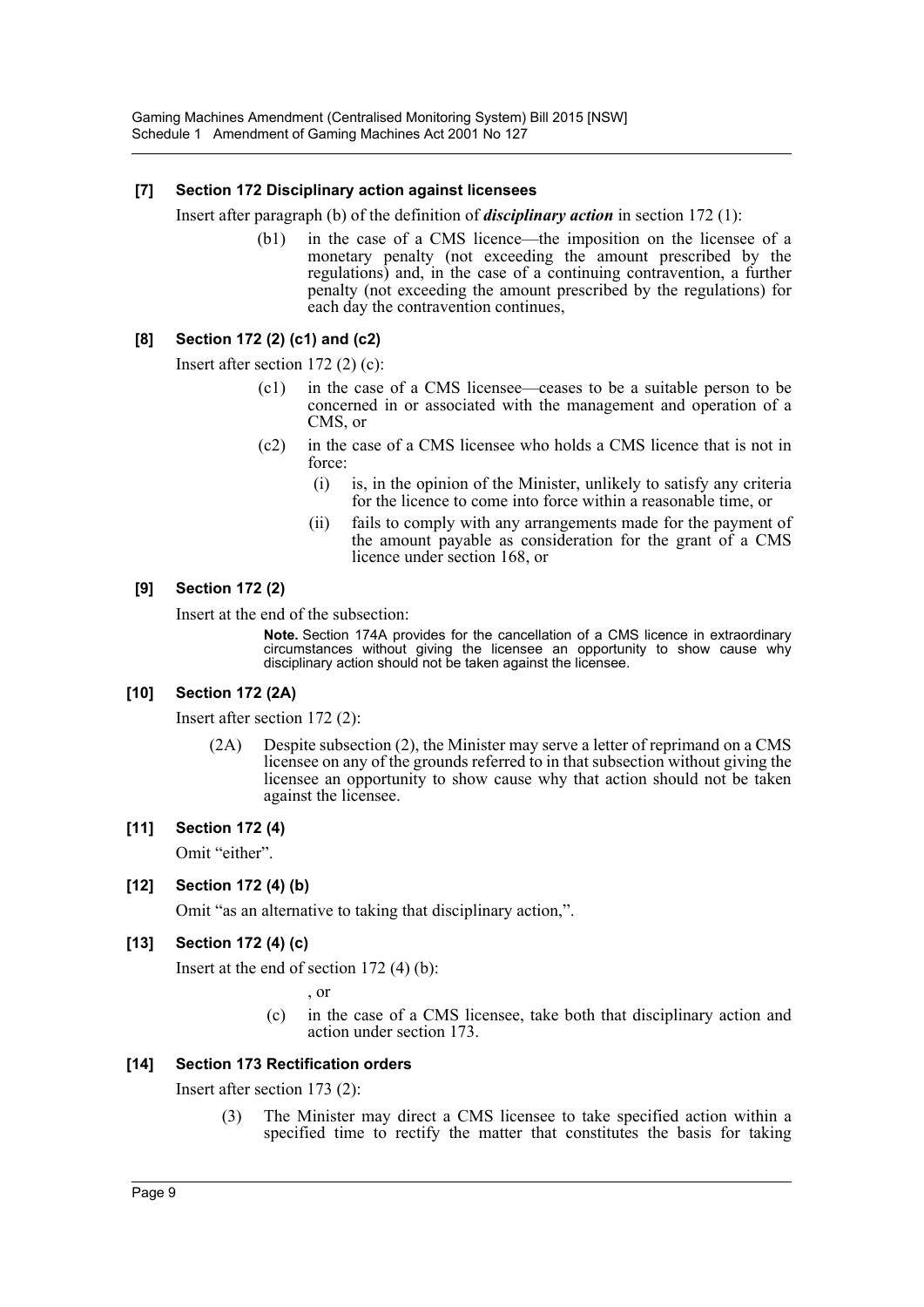disciplinary action under section 172 whether or not the Minister has also taken disciplinary action under that section.

# **[15] Section 174A**

Insert after section 174:

# **174A Suspension or cancellation of CMS licence in extraordinary circumstances**

- (1) Despite any other provision in this Part, the Minister may, by notice in writing to a CMS licensee, cancel or suspend the CMS licence if the Minister is satisfied that:
	- (a) the conduct of the CMS licensee may materially jeopardise the integrity of the CMS, or
	- (b) failure to do so may result in the public interest being adversely affected in a material way.
- (2) A notice given under this section is to specify:
	- (a) when the cancellation or suspension takes effect (whether on the date notice is given or a later date), and
	- (b) the grounds on which the licence was cancelled or suspended.

#### **[16] Section 176 Appointment of temporary licensee if CMS licence or links licence suspended, cancelled or surrendered**

Omit section 176 (4) (a). Insert instead:

- (a) in the case of a links licence—90 days after appointment unless in a particular case the appointment is extended by the regulations, or
- (a1) in the case of a CMS licence—1 year after the appointment unless in a particular case the appointment is extended by the Minister (for up to 2 additional years), or

# **[17] Schedule 1 Savings, transitional and other provisions**

Insert at the end of the Schedule, with appropriate Part and clause numbering:

# **Part Provisions consequent on enactment of Gaming Machines Amendment (Centralised Monitoring System) Act 2015**

### **Definitions**

In this Part:

*amending Act* means the *Gaming Machines Amendment (Centralised Monitoring System) Act 2015*.

*existing CMS licence* means the CMS licence in force immediately before the commencement of the amending Act.

### **Transitional arrangements for existing CMS licence**

- (1) This Act, as in force immediately before the commencement of the amending Act, continues to apply in respect of the existing CMS licence.
- (2) The Minister may enter into an agreement with the holder of the existing CMS licence to provide for the transition to the CMS licensing arrangements under this Act as amended by the amending Act. Such an agreement may be entered into whether or not a new CMS licence has been granted.